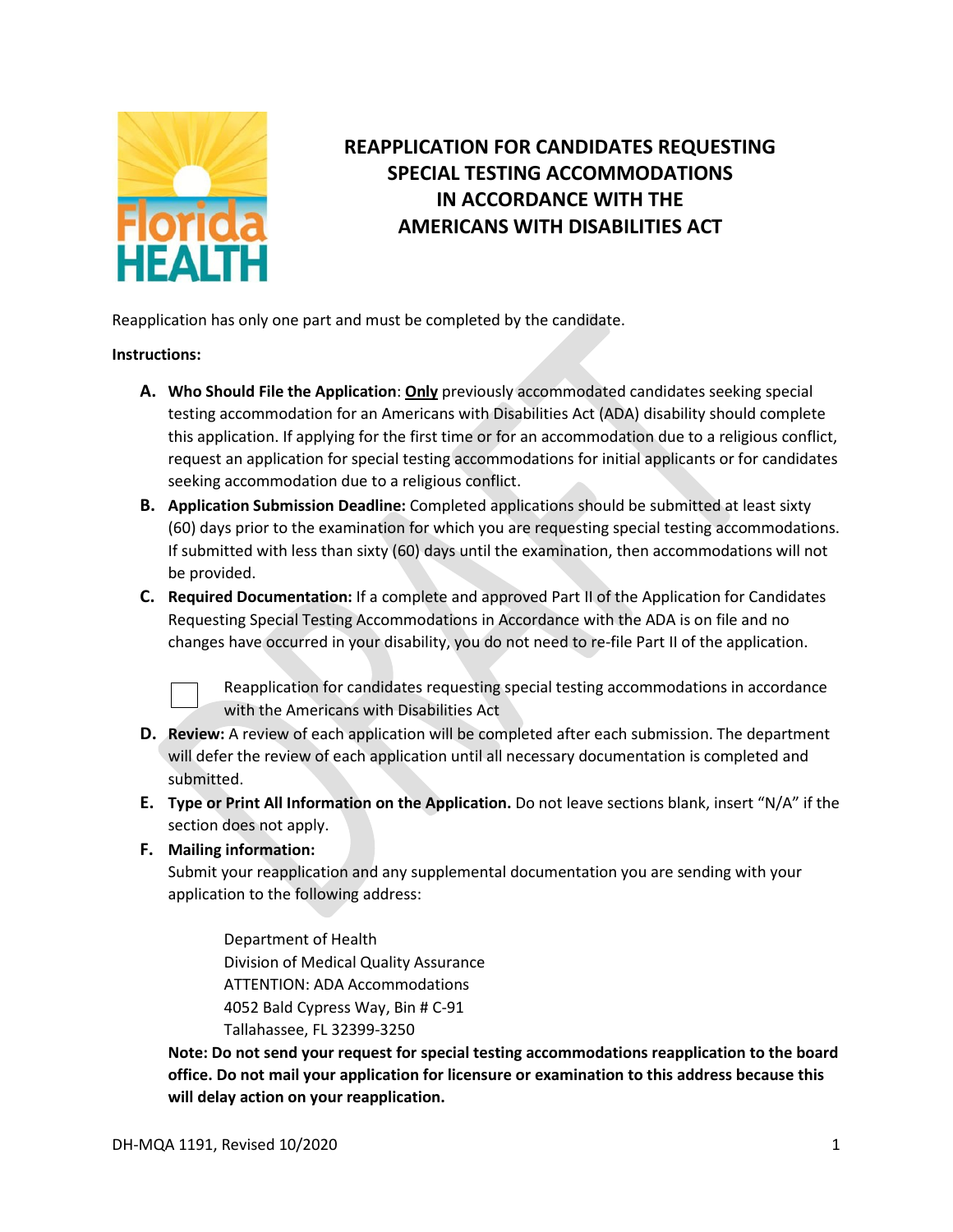| <b>REAPPLICATION FOR CANDIDATES REQUESTING</b><br>SPECIAL TESTING ACCOMMODATIONS IN ACCORDANCE<br>WITH THE AMERICANS WITH DISABILITIES ACT<br>PERSONAL DATA |                                                        |                                                                                                                                                                                                                                          |             |
|-------------------------------------------------------------------------------------------------------------------------------------------------------------|--------------------------------------------------------|------------------------------------------------------------------------------------------------------------------------------------------------------------------------------------------------------------------------------------------|-------------|
|                                                                                                                                                             |                                                        |                                                                                                                                                                                                                                          |             |
|                                                                                                                                                             | 2. Mailing Address: _________                          | <b>Street</b>                                                                                                                                                                                                                            | Apt. Number |
|                                                                                                                                                             | City                                                   | State                                                                                                                                                                                                                                    | Zip Code    |
|                                                                                                                                                             | 3. Phone Number: (____) ____________________(Mobile)   |                                                                                                                                                                                                                                          | (Work)      |
| EXAMINATION FOR WHICH ACCOMMODATION IS REQUESTED                                                                                                            |                                                        |                                                                                                                                                                                                                                          |             |
|                                                                                                                                                             |                                                        |                                                                                                                                                                                                                                          |             |
|                                                                                                                                                             | 2. Month / Year of Exam:                               |                                                                                                                                                                                                                                          |             |
|                                                                                                                                                             | $(1)$ Laws and Rules<br>(2) National<br>(3) State Exam | 3. Name of the Examination (check all those that pertain and identify by name):<br>____ (a) Practical ___________<br>(b) Written<br>(c) Specialty (ies) (if applicable): ____________<br>(b) Specialty (ies) (if applicable): __________ |             |